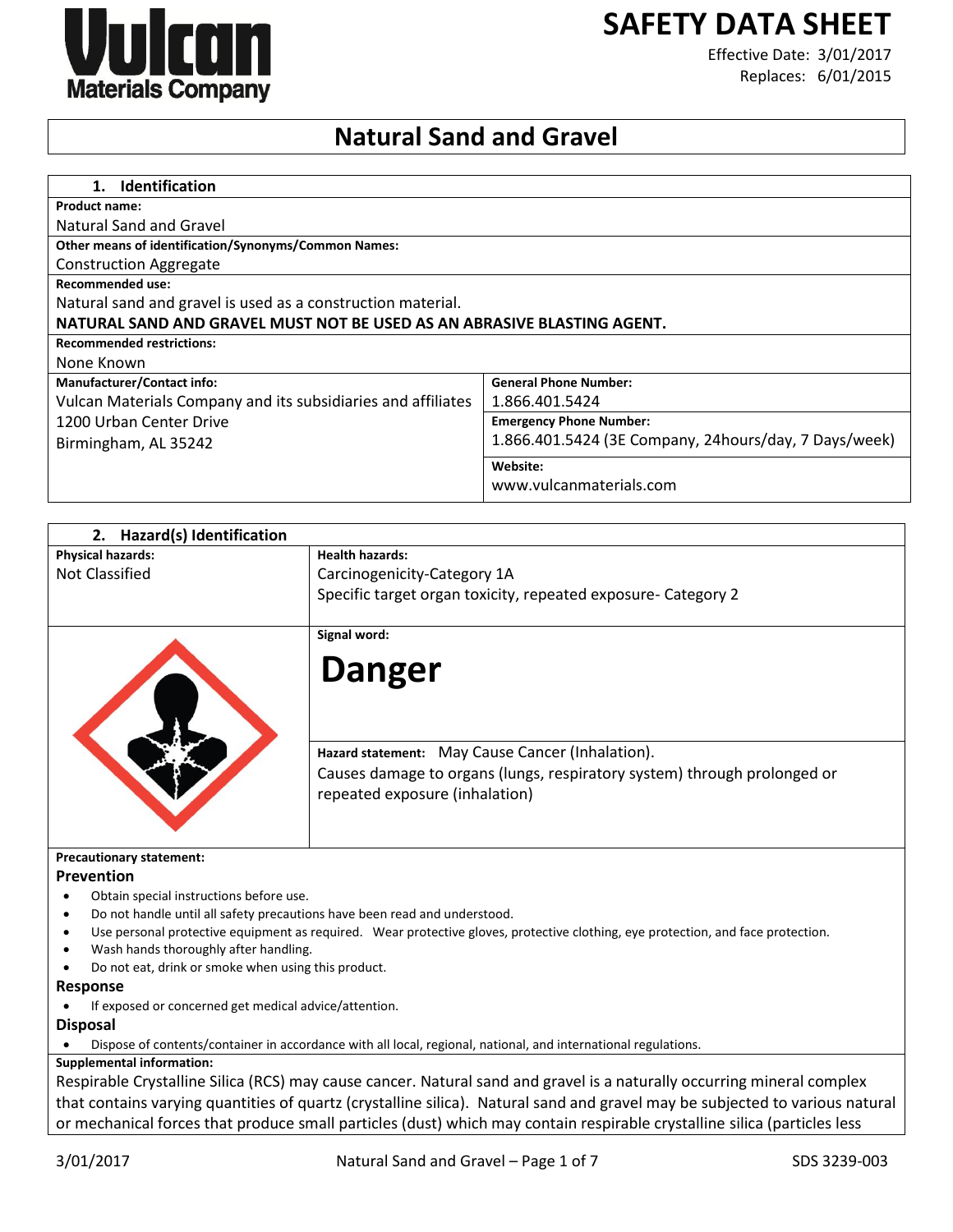than 10 micrometers in aerodynamic diameter). Repeated inhalation of respirable crystalline silica (quartz) may cause lung cancer according to IARC, NTP; ACGIH states that it is a suspected cause of cancer. Other forms of RCS (e.g., tridymite and cristobalite) may also be present or formed under certain industrial processes.

| 3. Composition/information on ingredients |                   |     |  |
|-------------------------------------------|-------------------|-----|--|
| <b>Chemical name</b>                      | <b>CAS number</b> | ℅   |  |
| Natural Sand and Gravel                   | None              | 100 |  |
| Quartz (crystalline silica)               | 14808-60-7        |     |  |

## **4. First-aid measures**

**Inhalation:**

Remove to fresh air. Dust in throat and nasal passages should clear spontaneously. Contact a physician if irritation persists or if breathing is difficult.

**Eyes:**

Immediately flush eye(s) with plenty of clean water for at least 15 minutes, while holding the eyelid(s) open. Occasionally lift the eyelid(s) to ensure thorough rinsing. Beyond flushing, do not attempt to remove material from eye(s). Contact a physician if irritation persists or later develops.

**Skin:**

Wash affected areas thoroughly with mild soap and fresh water. Contact a physician if irritation persists.

#### **Ingestion:**

If person is conscious do not induce vomiting. Give large quantity of water and get medical attention. Never attempt to make an unconscious person drink.

# **Most important symptoms/effects, acute and delayed:**

Dust may irritate the eyes, skin, and respiratory tract. Breathing respirable crystalline silica-containing dust for prolonged periods in the workplace can cause lung damage and a lung disease called silicosis. Symptoms of silicosis may include (but are not limited to) shortness of breath, difficulty breathing with or without exertion; coughing; diminished work capacity; diminished chest expansion; reduction of lung volume; right heart enlargement and/or failure. **Indication of immediate medical attention and special treatment needed:**

Not all individuals with silicosis will exhibit symptoms of the disease. However, silicosis can be progressive and symptoms can appear even years after exposures have ceased. Persons with silicosis have an increased risk of pulmonary tuberculosis infection.

**For emergencies contact 3E Company at 1.866.401.5424 (24 hours/day, 7 days/week).**

# **5. Fire-fighting measures**

**Suitable extinguishing media:**

This product is not flammable. Use fire-extinguishing media appropriate for surrounding materials.

**Unsuitable extinguishing media:**

None known.

**Specific hazards arising from the chemical:**

Contact with powerful oxidizing agents may cause fire and/or explosions (see section 10 of SDS).

**Special protective equipment and precautions for firefighters:**

Use protective equipment appropriate for surrounding materials.

**Fire-fighting equipment/instructions:**

No unusual fire or explosion hazards noted. Not a combustible dust.

**Specific methods:**

The presence of this material in a fire does not hinder the use of any standard extinguishing medium. Use extinguishing medium for surrounding fire.

# **6. Accidental release measures**

**Personal precautions, protective equipment and emergency procedures:**

Persons involved in cleanup processes should first observe precautions (as appropriate) identified in Section 8 of this SDS. **For emergencies, contact 3E Company at 1-866-401-5424 (24 hours/day, 7 days/week)**.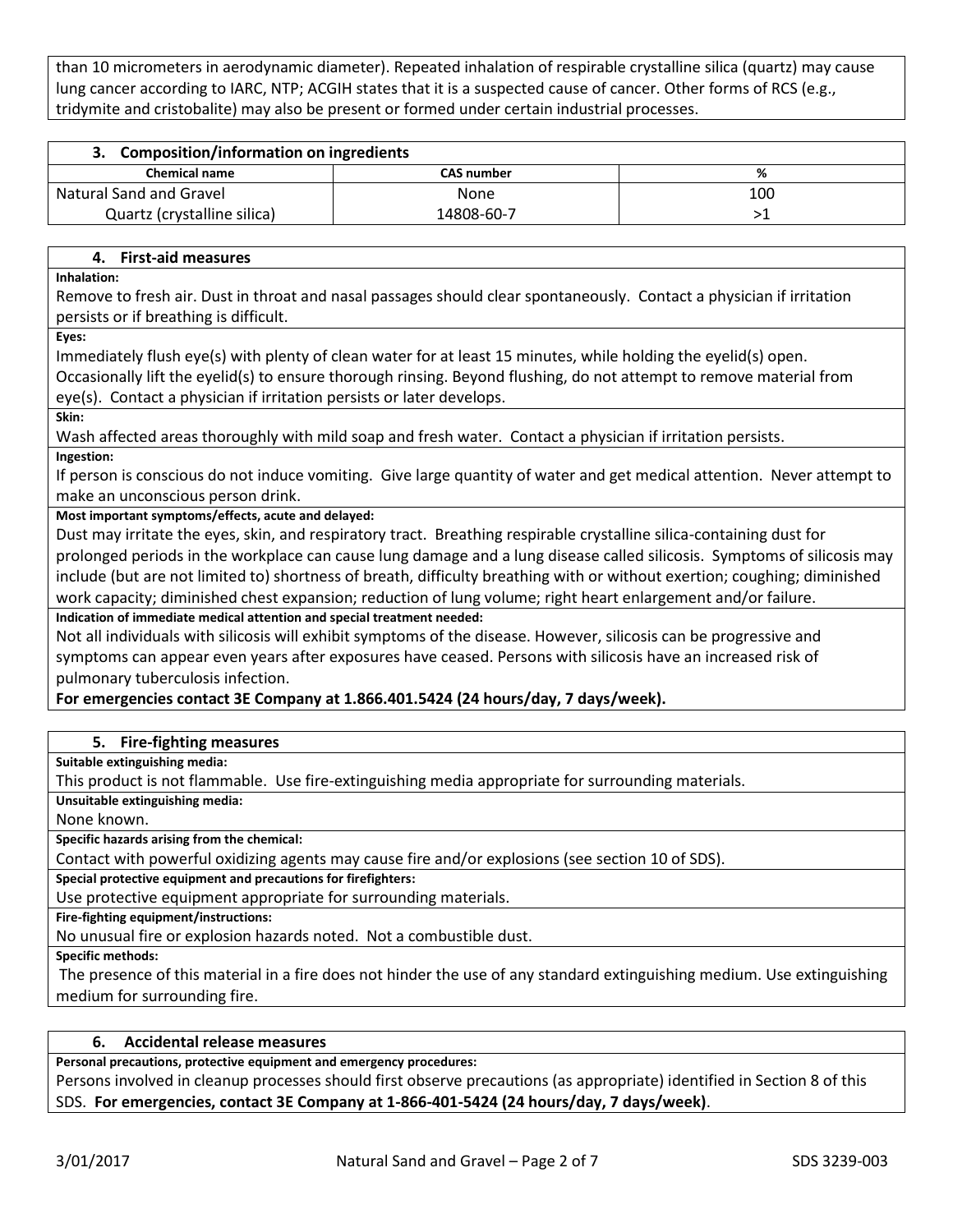#### **Environmental precautions:**

Prevent from entering into sewers or drainage systems where it can harden and clog flow.

**Methods and materials for containment and cleaning up:**

Spilled material, where dust is generated, may overexpose cleanup personnel to respirable crystalline silica-containing dust. Do not dry sweep or use compressed air for clean-up. Wetting of spilled material and/or use of respiratory protective equipment may be necessary.

## **7. Handling and storage**

#### **Precautions for safe handling:**

Respirable crystalline silica-containing dust may be generated during processing, handling, and storage. Use personal protection and controls identified in Section 8 of this SDS as appropriate.

#### **NATURAL SAND AND GRAVEL MUST NOT BE USED AS AN ABRASIVE BLASTING AGENT.**

**Conditions for safe storage, including any incompatibilities:**

Do not store near food, beverages, or smoking materials.

#### **8. Exposure controls/personal protection**

#### **Legend:**

NE = Not Established; PEL = Permissible Exposure Limit; TLV = Threshold Limit Value; REL = Recommended Exposure Limit; OSHA = Occupational Safety and Health Administration; MSHA = Mine Safety and Health Administration; NIOSH = National Institute for Occupational Safety and Health; ACGIH = American Conference of Governmental Industrial Hygienists

| Component                                                                    | <b>OSHA/MSHA</b><br><b>PEL</b>                                                                                                                  | <b>ACGIH</b><br><b>TLV</b>                                     | <b>NIOSH</b><br><b>REL</b> |
|------------------------------------------------------------------------------|-------------------------------------------------------------------------------------------------------------------------------------------------|----------------------------------------------------------------|----------------------------|
|                                                                              |                                                                                                                                                 |                                                                |                            |
| Particulates not otherwise classified                                        | 15 mg/m <sup>3</sup> (total dust)<br>5 mg/m <sup>3</sup> (respirable fraction)                                                                  | 10 mg/m3 (inhalable fraction)<br>3 mg/m3 (respirable fraction) | <b>NE</b>                  |
| Respirable dust containing silica                                            | 10 mg/m <sup>3</sup> ÷ (% silica + 2)                                                                                                           | Use Respirable Silica TLV                                      | Use Respirable Silica REL  |
| Total dust containing silica                                                 | MSHA: 30 mg/m <sup>3</sup> $\div$ (% silica + 3)                                                                                                | <b>NE</b>                                                      | <b>NE</b>                  |
| Respirable Crystalline Silica (quartz)                                       | OSHA: $0.05 \text{ mg/m}^3$ (PEL)<br>OSHA: 0.025 mg/m <sup>3</sup> (Action Level)<br>MSHA: Use Respirable Dust<br>containing Silica PEL (above) | 0.025 mg/m <sup>3</sup>                                        | 0.05 mg/m <sup>3</sup>     |
| Respirable Tridymite and Cristobalite<br>(other forms of crystalline silica) | OSHA: Use respirable crystalline<br>silica PEL<br>MSHA: 1/2 of respirable dust<br>containing silica PEL                                         | 0.025 mg/m <sup>3</sup>                                        | 0.05 mg/m <sup>3</sup>     |

#### **Exposure Guidelines:**

Total dust containing silica, respirable silica-containing dust and respirable crystalline silica (quartz) levels should be monitored regularly to determine worker exposure levels. Exposure levels in excess of allowable exposure limits should be reduced by all feasible engineering controls, including (but not limited to) wet suppression, ventilation, process enclosure, and enclosed employee workstations.

#### **Engineering Controls:**

Activities that generate dust require the use of general ventilation, local exhaust and/or wet suppression methods to maintain exposures below allowable exposure limits.

**Eye Protection:**

Safety glasses with side shields should be worn as minimum protection. Dust goggles should be worn when excessively (visible) dusty conditions are present or are anticipated.

# **Skin Protection (Protective Gloves/Clothing):**

Use gloves to provide hand protection from abrasion. In dusty conditions, use long sleeve shirts. Wash work clothes after each use.

#### **Respiratory Protection:**

All respirators must be NIOSH-approved for the exposure levels present. (See NIOSH Respirator Selection Guide). The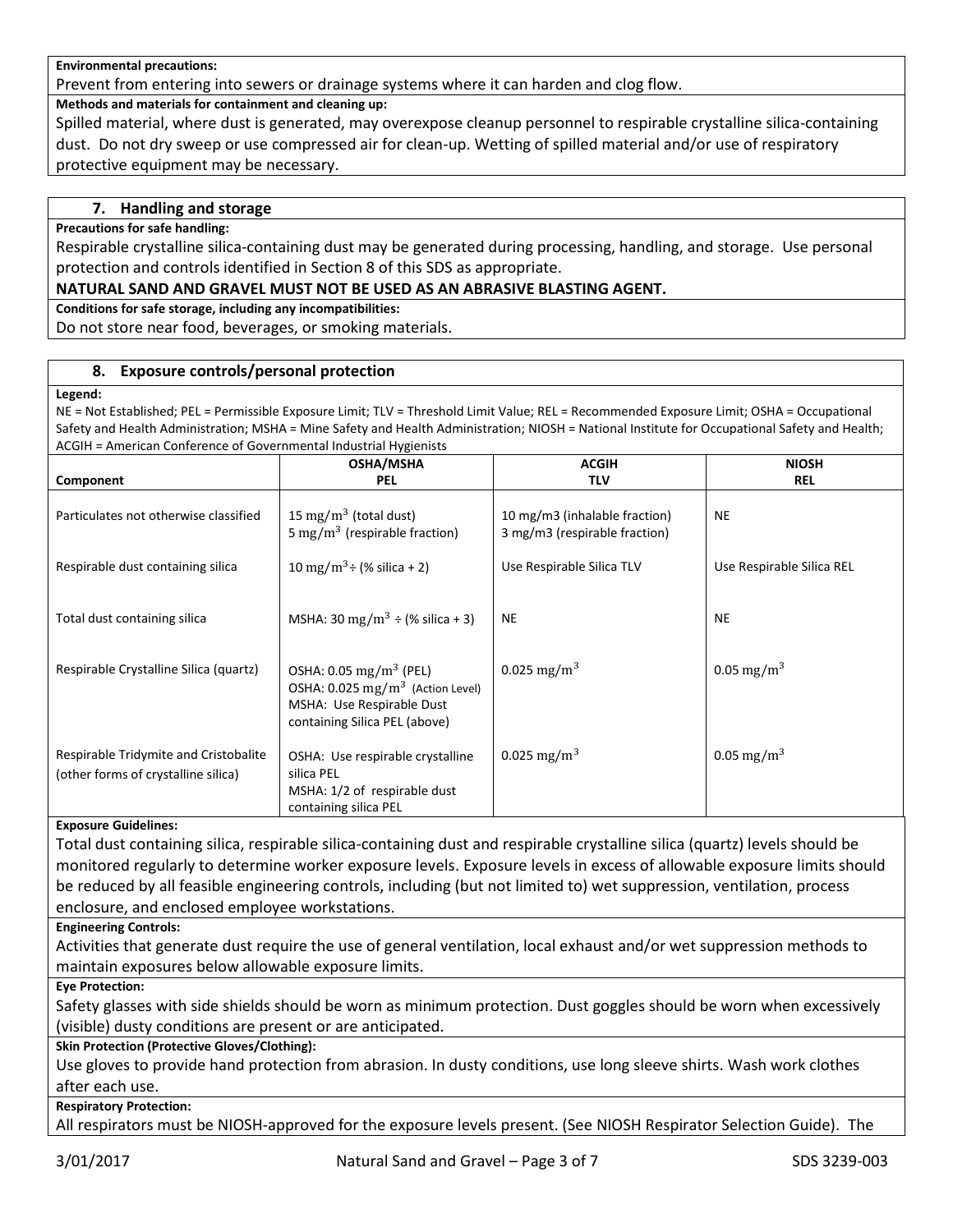need for respiratory protection should be evaluated by a qualified safety and health professional. Activities that generate dust require the use of an appropriate dust respirator where dust levels exceed or are likely to exceed allowable exposure limits. For respirable silica-containing dust levels that exceed or are likely to exceed an 8-hour timeweighted average (TWA) of 0.25  $\rm mg/m^3$ , a high efficiency particulate filter respirator must be worn at a minimum; however, if respirable silica-containing dust levels exceed or are likely to exceed an 8-hour TWA of 1.25  $\rm mg/m^3$  a positive pressure respirator, full face respirator or equivalent is required. Respirator use must comply with applicable MSHA (42 CFR 84) or OSHA (29 CFR 1910.134 ) standards, which include provisions for a user training program, respirator inspection, repair and cleaning, respirator fit testing, medical surveillance and other requirements.

# **9. Physical and chemical properties**

#### **Appearance:**

Angular or round multicolored particles.

| rugalar or roand maiticolored particles. |                                          |                                               |  |
|------------------------------------------|------------------------------------------|-----------------------------------------------|--|
| Odor:                                    | PH:                                      | <b>Decomposition temperature:</b>             |  |
| No odor.                                 | Not applicable                           | Not applicable                                |  |
| Melting point/freezing point:            | Initial boiling point and boiling range: | Flash point:                                  |  |
| Not applicable                           | Not applicable                           | Non-combustible                               |  |
| <b>Evaporation rate:</b>                 | Flammability:                            | Upper/lower flammability or explosive limits: |  |
| Not applicable                           | Not applicable                           | Not applicable                                |  |
| Vapor pressure:                          | <b>Relative density:</b>                 | Solubility:                                   |  |
| Not applicable                           | Not applicable                           | 0                                             |  |
| Partition coefficient: n-octanol/water.  | <b>Autoignition temperature:</b>         | Specific Gravity (H2O = 1):                   |  |
| Not applicable                           | Not applicable                           | $2.55 - 2.80$                                 |  |

#### **10. Stability and reactivity**

**Reactivity:**

Not reactive under normal use.

**Chemical stability:**

Stable under normal temperatures and pressures.

**Possibility of hazardous reactions:**

None under normal use.

**Conditions to avoid (e.g., static discharge, shock or vibration):**

Contact with incompatible materials should be avoided (see below). See Sections 5 and 7 for additional information. **Incompatible materials:**

Silica ignites on contact with fluorine and is incompatible with acids, aluminum, ammonium salts and magnesium. Silica reacts violently with powerful oxidizing agents such as fluorine, boron trifluoride, chlorine trifluoride, manganese trifluoride, and oxygen difluoride yielding possible fire and/or explosions. Silica dissolves readily in hydrofluoric acid producing a corrosive gas – silicon tetrafluoride.

**Hazardous decomposition products:**

Respirable crystalline silica-containing dust may be generated. When heated, quartz is slowly transformed into tridymite (above 860°C/1580°F) and cristobalite (above 1470°C/2678°F). Both tridymite and cristobalite are other forms of crystalline silica.

# **11. Toxicological information**

**Primary Routes of Exposure:**

Inhalation and contact with the eyes and skin.

**Symptoms related to the physical, chemical, toxicological characteristics**

**Inhalation:**

Dusts may irritate the nose, throat and respiratory tract by mechanical abrasion. Coughing sneezing and shortness of breath may occur.

Symptoms of silicosis may include (but are not limited to) shortness of breath, difficulty breathing with or without exertion; coughing; diminished work capacity; diminished chest expansion; reduction of lung volume; right heart enlargement and/or failure. Persons with silicosis have an increased risk of pulmonary tuberculosis infection.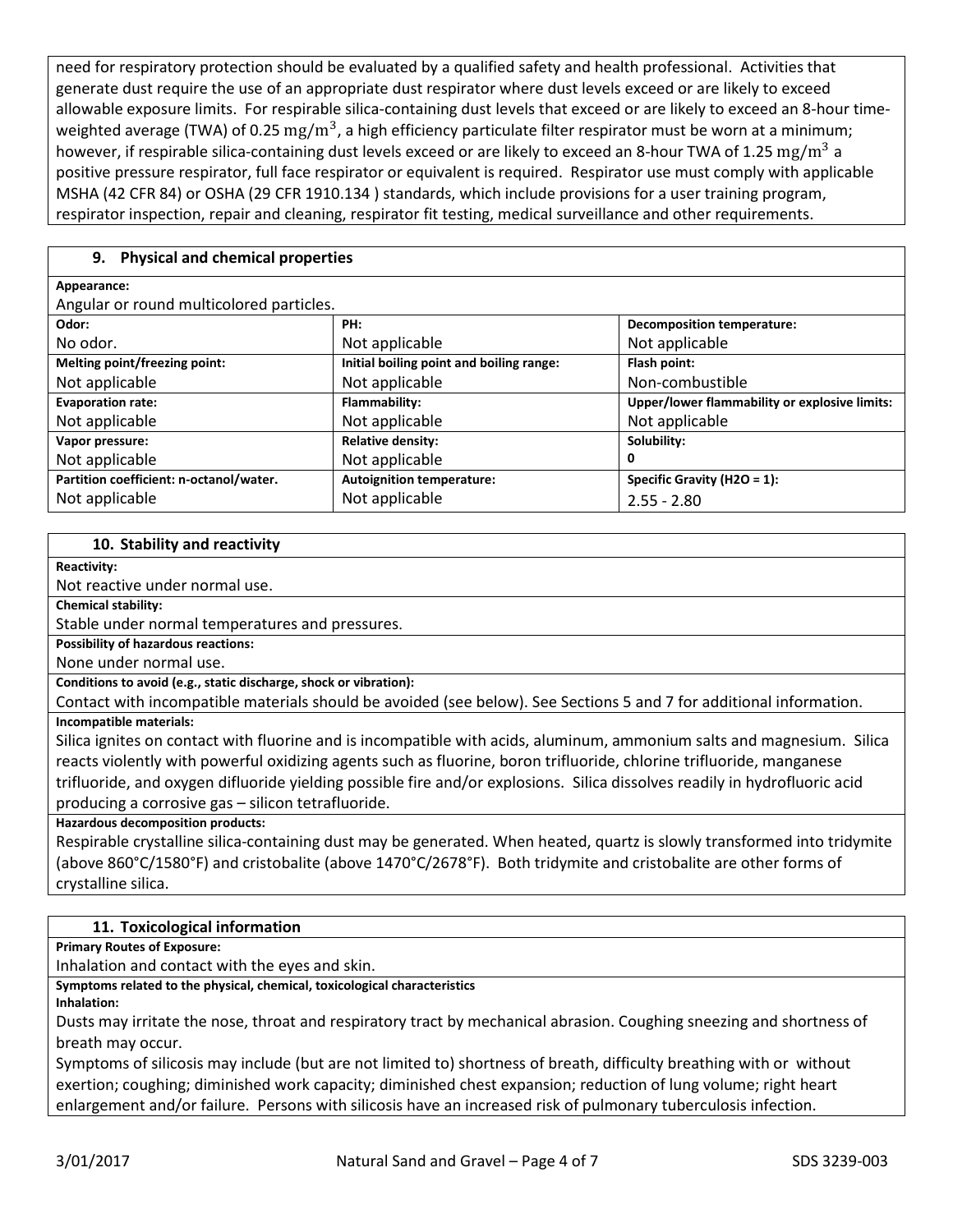#### **Eye Contact:**

Dust particles can scratch the eye causing tearing, redness, a stinging or burning feeling, or swelling of the eyes with blurred vision.

#### **Skin Contact:**

Dust particles can scratch and irritate the skin with redness, an itching or burning feeling, swelling of the skin, and/or rash.

**Ingestion:**

Expected to be practically non-toxic. Ingestion of large amounts may cause gastrointestinal irritation including nausea, vomiting, diarrhea, and blockage.

#### **Medical Conditions Aggravated by Exposure:**

Irritated or broken skin increases chance of contact dermatitis. Pre-existing medical conditions that may be aggravated by exposure include disorders of the eye, skin and lung (including asthma and other breathing disorders). Smoking tobacco will impair the ability of the lungs to clear themselves of dust.

**Delayed and immediate effects and also chronic effects from short- and long-term exposure:**

Prolonged overexposure to respirable dusts in excess of allowable exposure limits can cause inflammation of the lungs leading to possible fibrotic changes, a medical condition known as pneumoconiosis.

Prolonged and repeated overexposure to high levels of respirable crystalline silica-containing dust may cause a chronic form of silicosis, an incurable lung disease that may result in permanent lung damage or death. Chronic silicosis generally occurs after 10 years or more of overexposure; a more accelerated type of silicosis may occur between 5 and 10 years of higher levels of prolonged and repeated overexposure. In early stages of silicosis, not all individuals will exhibit symptoms (signs) of the disease. However, silicosis can be progressive, and symptoms can appear at any time, even years after exposure has ceased.

Repeated overexposures to very high levels of respirable crystalline silica for periods as short as six months may cause acute silicosis. Acute silicosis is a rapidly progressive, incurable lung disease that is typically fatal. Symptoms include (but are not limited to): shortness of breath, cough, fever, weight loss, and chest pain.

Respirable dust containing newly broken crystalline silica particles has been shown to be more hazardous to animals in laboratory tests than respirable dust containing older crystalline silica particles of similar size. Respirable crystalline silica particles which had aged for sixty days or more showed less lung injury in animals than equal exposures to respirable dust containing newly broken particles of respirable crystalline silica.

There are reports in the literature suggesting that excessive respirable crystalline silica exposure may be associated with autoimmune disorders and other adverse health effects involving the kidney. In particular, the incidence of scleroderma (thickening of the skin caused by swelling and thickening of fibrous tissue) appears to be higher in silicotic individuals. To date, the evidence does not conclusively determine a causal relationship between silica exposure and these adverse health effects.

# **Carcinogenicity:**

Epidemiology studies on the association between respirable crystalline silica exposure and lung cancer have had both positive and negative results. There is some speculation that the source, type, and level of exposure of respirable crystalline silica may play a role. Studies of persons with silicosis indicate an increased risk of developing lung cancer, a risk that increases with the level and duration of exposure. It is not clear whether lung cancer develops in non-silicotic patients. Several studies of silicotics do not account for lung cancer confounders, especially smoking, which have been shown to increase the risk of developing lung disorders, including emphysema and lung cancer.

In October 1996, an IARC Working Group designated respirable crystalline silica as carcinogenic (Group 1). In 2012, an IARC Working Group re-affirmed that inhalation of crystalline silica was a known human carcinogen. The NTP's Report on Carcinogens, 9th edition, lists respirable crystalline silica as a "known human carcinogen." In the year 2000, the American Conference of Governmental Industrial Hygienists (ACGIH) listed respirable crystalline silica (quartz) as a suspected human carcinogen (A-2). These classifications are based on sufficient evidence of carcinogenicity in certain experimental animals and on selected epidemiological studies of workers exposed to respirable crystalline silica.

**Additional information on toxicological-effects:**

**Acute toxicity:** Not classified

**Skin corrosion/irritation:** Not classified

**Serious eye damage/eye irritation:** Not classified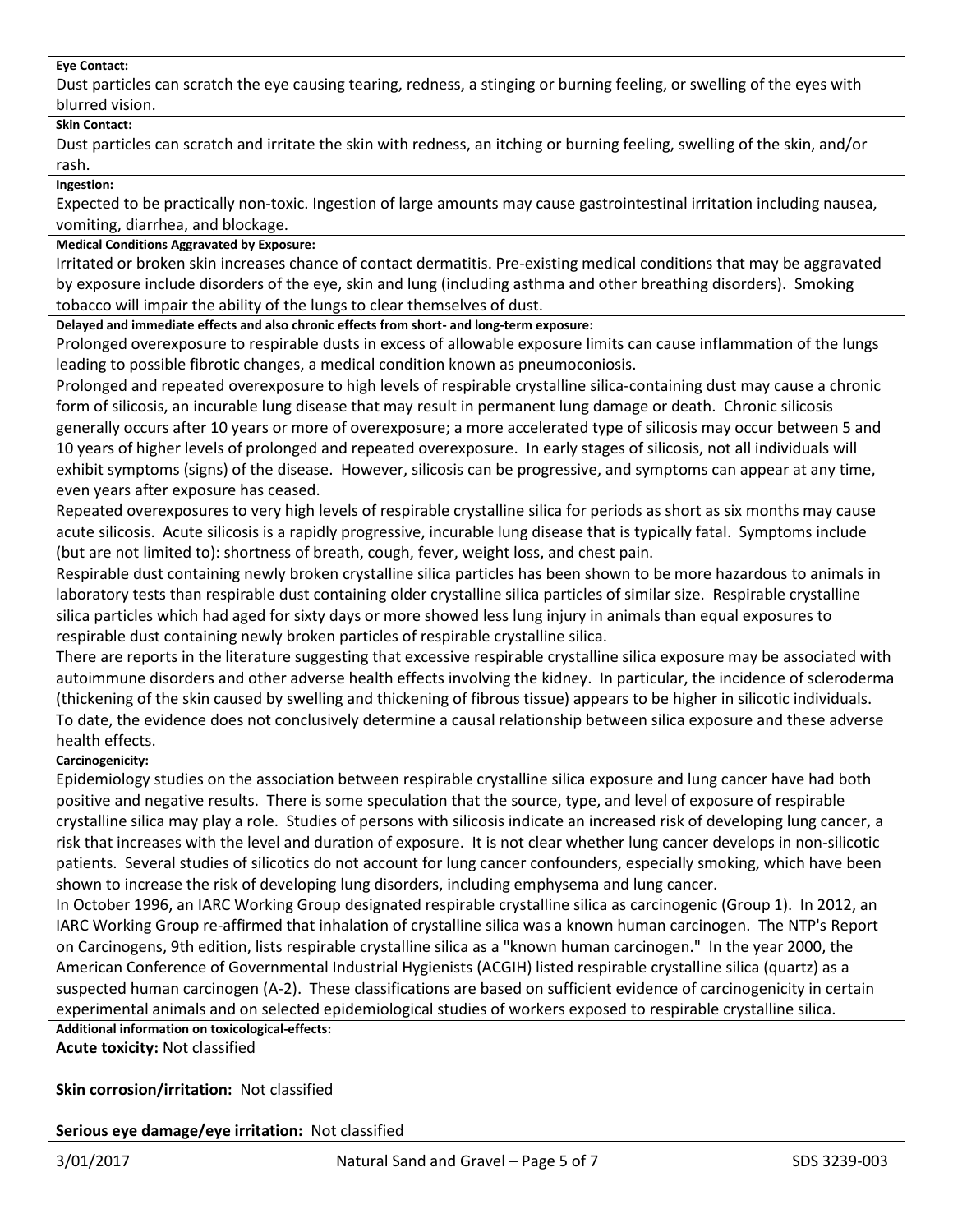**Respiratory sensitization:** Not classified.

**Skin sensitization:** Not classified.

**Germ cell Mutagenicity:** Not classified

**Carcinogenicity:** May cause cancer (Inhalation).

**Reproductive toxicity:** Not classified

**Specific target organ toxicity - single exposure:** Not classified

**Specific target organ- toxicity – repeated exposure:** Causes damage to organs (lungs, respiratory system) through prolonged or repeated exposure (inhalation)

**Aspiration toxicity:** Not classified (not applicable- solid material)

| 12. Ecological information                              |
|---------------------------------------------------------|
| Ecotoxicity (aquatic and terrestrial, where available): |
| Not determined                                          |
| Persistence and degradability:                          |
| Not determined                                          |
| Bioaccumulative potential.                              |
| Not determined                                          |
| Mobility in soil.                                       |
| Not determined                                          |
| Other adverse effects.                                  |
| Not determined                                          |
|                                                         |

# **13. Disposal considerations**

# **Safe handling and disposal of waste:**

Place contaminated materials in appropriate containers and dispose of in a manner consistent with applicable federal, state, and local regulations. Prevent from entering drainage, sewer systems, and unintended bodies of water. It is the responsibility of the user to determine, at the time of disposal, whether product meets criteria for hazardous waste. Product uses, transformations, mixture and processes, may render the resulting material hazardous.

| 14. Transport information       |
|---------------------------------|
| <b>UN Number:</b>               |
| Not regulated.                  |
| <b>UN Proper shipping name:</b> |
| Not regulated.                  |
| <b>Transport Hazard class:</b>  |
| Not applicable.                 |
| Packing group, if applicable:   |
| Not applicable.                 |
| Marine pollutant (Yes/No):      |
| Not applicable.                 |

#### **15. Regulatory information**

**Toxic Substances Control Act (TSCA):**

The components in this product are listed on the TSCA Inventory or are exempt.

#### **Comprehensive Environmental Response, Compensation and Liability Act (CERCLA):**

Releases of this material to air, land, or water are not reportable to the National Response Center under the